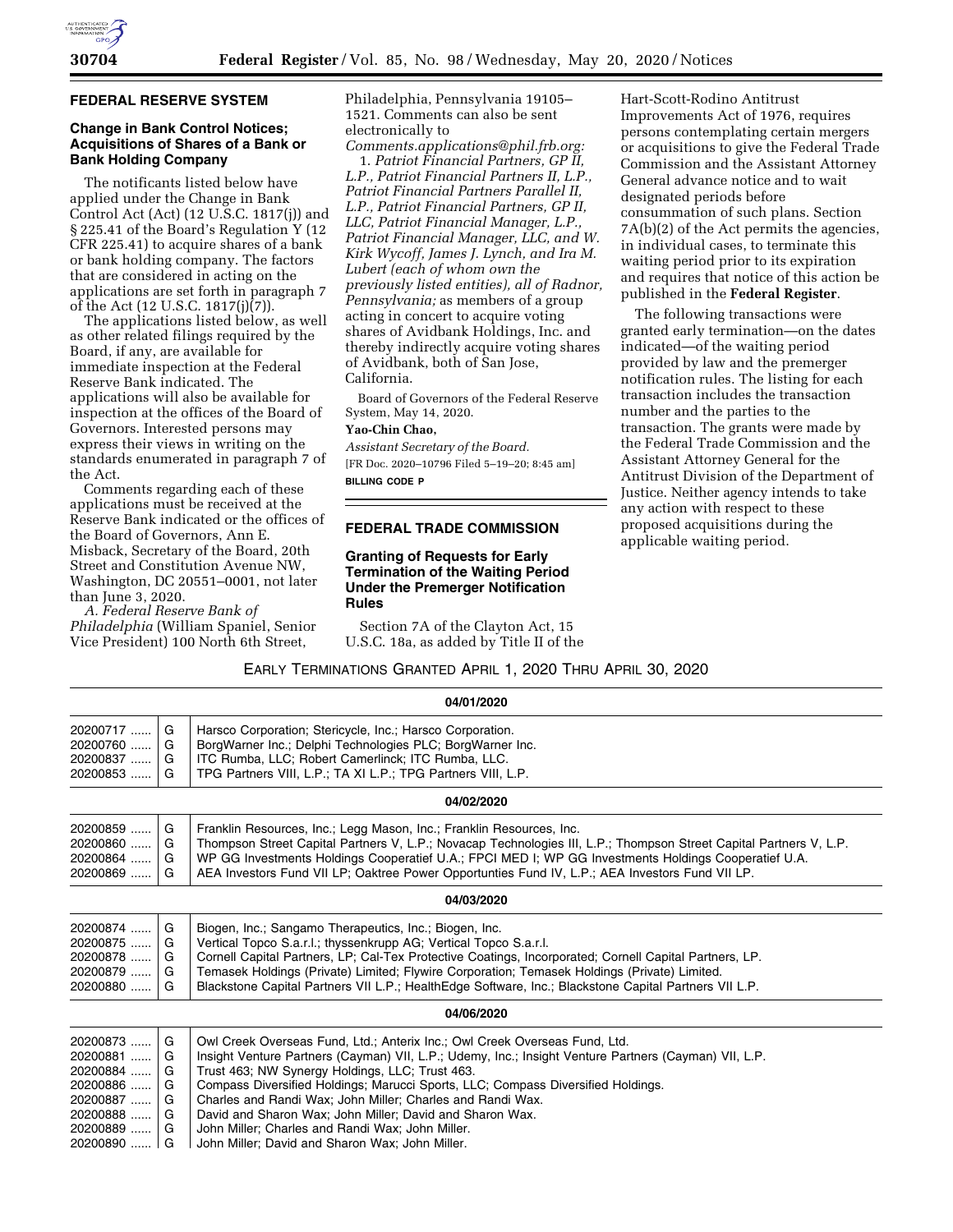# EARLY TERMINATIONS GRANTED APRIL 1, 2020 THRU APRIL 30, 2020—Continued

| 20200927                                                                         | G                               | US Foods Holding Corp.; AP IX First Street Holdings, L.P.; US Foods Holding Corp.                                                                                                                                                                                                                                                                                                                                                                                                                                                                                                                    |  |  |
|----------------------------------------------------------------------------------|---------------------------------|------------------------------------------------------------------------------------------------------------------------------------------------------------------------------------------------------------------------------------------------------------------------------------------------------------------------------------------------------------------------------------------------------------------------------------------------------------------------------------------------------------------------------------------------------------------------------------------------------|--|--|
| 04/07/2020                                                                       |                                 |                                                                                                                                                                                                                                                                                                                                                                                                                                                                                                                                                                                                      |  |  |
| 20200894<br>20200895<br>20200896<br>20200897<br>20200900<br>20200901<br>20200902 | G<br>G<br>G<br>G<br>G<br>G<br>G | Markel Corporation; J. Christopher Lansing; Markel Corporation.<br>Stockbridge Fund, L.P.; TransDigm Group Incorporated; Stockbridge Fund, L.P.<br>Berkshire Fund VIII-A, L.P.; TransDigm Group Incorporated; Berkshire Fund VIII-A, L.P.<br>Markel Corporation; Dunes Point Capital Investment Partners I-B, LLC; Markel Corporation.<br>Berkshire Fund VIII, L.P.; TransDigm Group Incorporated; Berkshire Fund VIII, L.P.<br>Berkshire Fund IX-A, L.P.; TransDigm Group Incorporated; Berkshire Fund IX-A, L.P.<br>Berkshire Fund IX, L.P.; TransDigm Group Incorporated; Berkshire Fund IX, L.P. |  |  |
|                                                                                  |                                 | 04/08/2020                                                                                                                                                                                                                                                                                                                                                                                                                                                                                                                                                                                           |  |  |
| 20200892<br>20200898<br>20200899<br>20200903<br>20200904<br>20200913             | G<br>G<br>G<br>G<br>G<br>G      | Mitchell Topco Holdings, Inc.; CVS Health Corporation; Mitchell Topco Holdings, Inc.<br>Stockbridge Fund, L.P.; Advanced Drainage Systems, Inc.; Stockbridge Fund, L.P.<br>KKR Banff Aggregator L.P.; Compuware Software Group, LLC; KKR Banff Aggregator L.P.<br>Energy Capital Partners IV-D, LP; CenterPoint Energy, Inc.; Energy Capital Partners IV-D, LP.<br>VectolQ Acquisition Corp.; Nikola Corporation; VectolQ Acquisition Corp.<br>Mr. Dmitry A. Mazepin; PJSC Uralkali; Mr. Dmitry A. Mazepin.                                                                                          |  |  |
|                                                                                  |                                 | 04/09/2020                                                                                                                                                                                                                                                                                                                                                                                                                                                                                                                                                                                           |  |  |
| 20200919<br>20200920<br>20200921<br>20200922<br>20200926                         | G<br>G<br>G<br>G<br>G           | Fox Corporation; Tubi, Inc.; Fox Corporation<br>Donald M. Berman; Ally Financial Inc.; Donald M. Berman.<br>Ally Financial Inc.; Donald M. Berman; Ally Financial Inc.<br>HDC Hyundai Development Company; Asiana Airlines, Inc.; HDC Hyundai Development Company.<br>Firmenich International SA; Ardian LBO Fund VI B S.L.P.; Firmenich International SA.                                                                                                                                                                                                                                           |  |  |
|                                                                                  |                                 | 04/10/2020                                                                                                                                                                                                                                                                                                                                                                                                                                                                                                                                                                                           |  |  |
| 20200933<br>20200935<br>20200938<br>20200940<br>20200962                         | G<br>G<br>G<br>G<br>G           | San Vicente Holdings LLC; Beijing Kunlun Tech Co., Ltd.; San Vicente Holdings LLC.<br>The Veritas Capital Fund VII, L.P.; DXC Technology Company; The Veritas Capital Fund VII, L.P.<br>Colliers International Group Inc.; Maser Consulting, Inc.; Colliers International Group Inc.<br>Neste Oyj; The Ruth A. Mahoney Irrevocable Gift Trust; Neste Oyj.<br>Air Products and Chemicals, Inc.; PBF Energy Inc.; Air Products and Chemicals, Inc.                                                                                                                                                     |  |  |
|                                                                                  |                                 | 04/13/2020                                                                                                                                                                                                                                                                                                                                                                                                                                                                                                                                                                                           |  |  |
| 20200937<br>20200942<br>20200944<br>20200945<br>20200946                         | G<br>G<br>G<br>G<br>G           | Temasek Holdings (Private) Limited; Impossible Foods Inc.; Temasek Holdings (Private) Limited.<br>Hellman & Friedman Capital Partners IX, LP.; Checkmarx Ltd.; Hellman & Friedman Capital Partners IX, LP.<br>Giovanni Agnelli B.V.; Via Transportation, Inc.; Giovanni Agnelli B.V.<br>ProSiebenSat.1 Media SE; The Meet Group, Inc.; ProSiebenSat.1 Media SE.<br>CarePathRx Holding Company, LLC; BioPlus Specialty Pharmacy Services Holdings, Inc.; CarePathRx Holding Company,<br>LLC.                                                                                                          |  |  |
|                                                                                  |                                 | 04/14/2020                                                                                                                                                                                                                                                                                                                                                                                                                                                                                                                                                                                           |  |  |
| 20200948<br>20200949<br>20200951<br>20200954<br>20200955                         | G<br>G<br>G<br>G<br>G           | Institutional Venture Partners XVI, L.P.; HashiCorp, Inc.; Institutional Venture Partners XVI, L.P.<br>Mining Parent Holdco, Inc.; Murray Energy Holdings Co.; Mining Parent Holdco, Inc.<br>LS Power Equity Partners III, L.P.; Public Service Enterprise Group Inc.; LS Power Equity Partners III, L.P.<br>Palo Alto Networks, Inc.; CloudGenix, Inc.; Palo Alto Networks, Inc.<br>Schneider Electric SE; RIB Software; Schneider Electric SE.                                                                                                                                                     |  |  |
|                                                                                  |                                 | 04/15/2020                                                                                                                                                                                                                                                                                                                                                                                                                                                                                                                                                                                           |  |  |
| 20200961<br>20200963<br>20200964<br>20200965<br>20200966<br>20200967             | G<br>G<br>G<br>G<br>G<br>G      | U.S. Bancorp; State Farm Mutual Automobile Ins. Co.; U.S. Bancorp.<br>Madison Dearborn Capital Partners VI-A, L.P.; EVO Payments, Inc.; Madison Dearborn Capital Partners VI-A, L.P.<br>Dr. William Fung; Li & Fung Limited; Dr. William Fung.<br>Victor Trust; Li & Fung Limited; Victor Trust.<br>WaterBridge Equity Finance LLC; Centennial Resource Development, Inc.; WaterBridge Equity Finance LLC.<br>The Rise Fund (A), L.P.; RefleXion Medical, Inc.; The Rise Fund (A), L.P.                                                                                                              |  |  |
| 04/20/2020                                                                       |                                 |                                                                                                                                                                                                                                                                                                                                                                                                                                                                                                                                                                                                      |  |  |
| 20200969<br>20200971<br>20200972<br>20200981<br>20200982<br>20200983             | G<br>G<br>G<br>G<br>G<br>G      | ES Parent, L.P.; Holdings LLC; ES Parent, L.P.<br>OfferUp Inc.; Naspers Limited; OfferUp Inc.<br>Naspers Limited; OfferUp Inc.; Naspers Limited.<br>MH Parent, LLC; New Millennium Holdco, Inc.; MH Parent, LLC.<br>Social Finance, Inc.; Thomas Clayton and Marie Peterson Wilkes; Social Finance, Inc.<br>Thomas Clayton and Marie Peterson Wilkes; Social Finance, Inc.; Thomas Clayton and Marie Peterson Wilkes.                                                                                                                                                                                |  |  |
| 04/21/2020                                                                       |                                 |                                                                                                                                                                                                                                                                                                                                                                                                                                                                                                                                                                                                      |  |  |
| 20200984                                                                         | G                               | MaxLinear, Inc.; Intel Corporation; MaxLinear, Inc.                                                                                                                                                                                                                                                                                                                                                                                                                                                                                                                                                  |  |  |